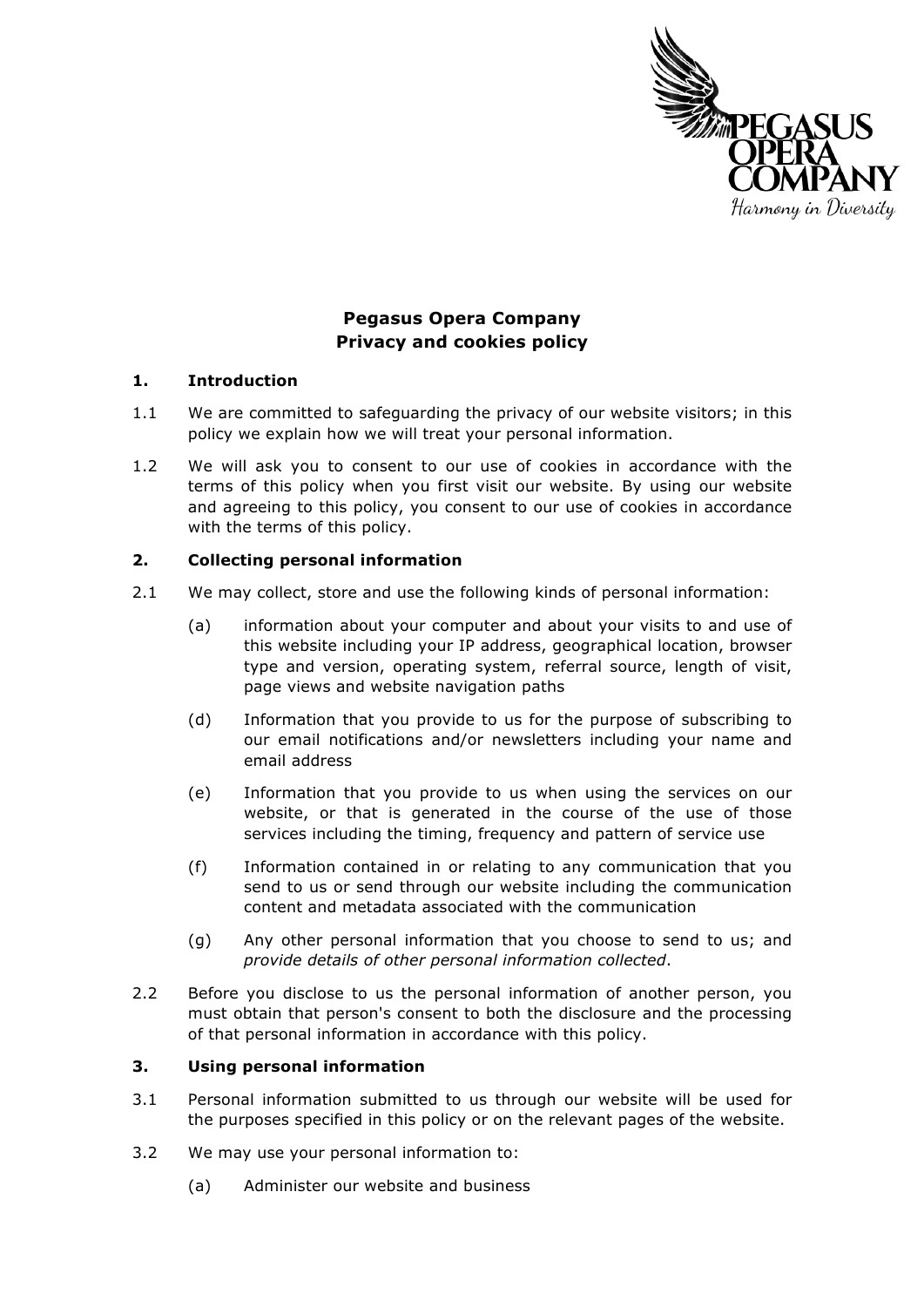- (b) Personalise our website for you
- (c) Enable your use of the services available on our website
- (d) Send you email notifications that you have specifically requested
- (e) Send you our email newsletter, if you have requested it you can inform us at any time if you no longer require the newsletter
- (f) Send you marketing communications relating to our business, where you have specifically agreed to this, by email or similar technology you can inform us at any time if you no longer require marketing communications
- (g) Provide third parties with statistical information about our users but those third parties will not be able to identify any individual user from that information
- (h) Deal with enquiries and complaints made by or about you relating to our website
- (i) Keep our website secure and prevent fraud
- (j) *Other uses*
- 3.3 If you submit personal information for publication on our website, we will publish and otherwise use that information in accordance with the licence you grant to us.
- 3.4 Your privacy settings can be used to limit the publication of your information on our website, and can be adjusted using privacy controls on the website.
- 3.5 We will not, without your express consent, supply your personal information to any third party for the purpose of their or any other third party's direct marketing.

#### **4. Disclosing personal information**

- 4.1 We may disclose your personal information to any of our employees, officers, insurers, professional advisers, agents, suppliers or subcontractors insofar as reasonably necessary for the purposes set out in this policy.
- 4.2 We may disclose your personal information to any member of our group of companies this means our subsidiaries, our ultimate holding company and all its subsidiaries insofar as reasonably necessary for the purposes set out in this policy.
- 4.3 We may disclose your personal information:
	- (a) To the extent that we are required to do so by law;
	- (b) In connection with any ongoing or prospective legal proceedings;
	- (c) In order to establish, exercise or defend our legal rights including providing information to others for the purposes of fraud prevention
	- (d) To any person who we reasonably believe may apply to a court or other competent authority for disclosure of that personal information where, in our reasonable opinion, such court or authority would be reasonably likely to order disclosure of that personal information.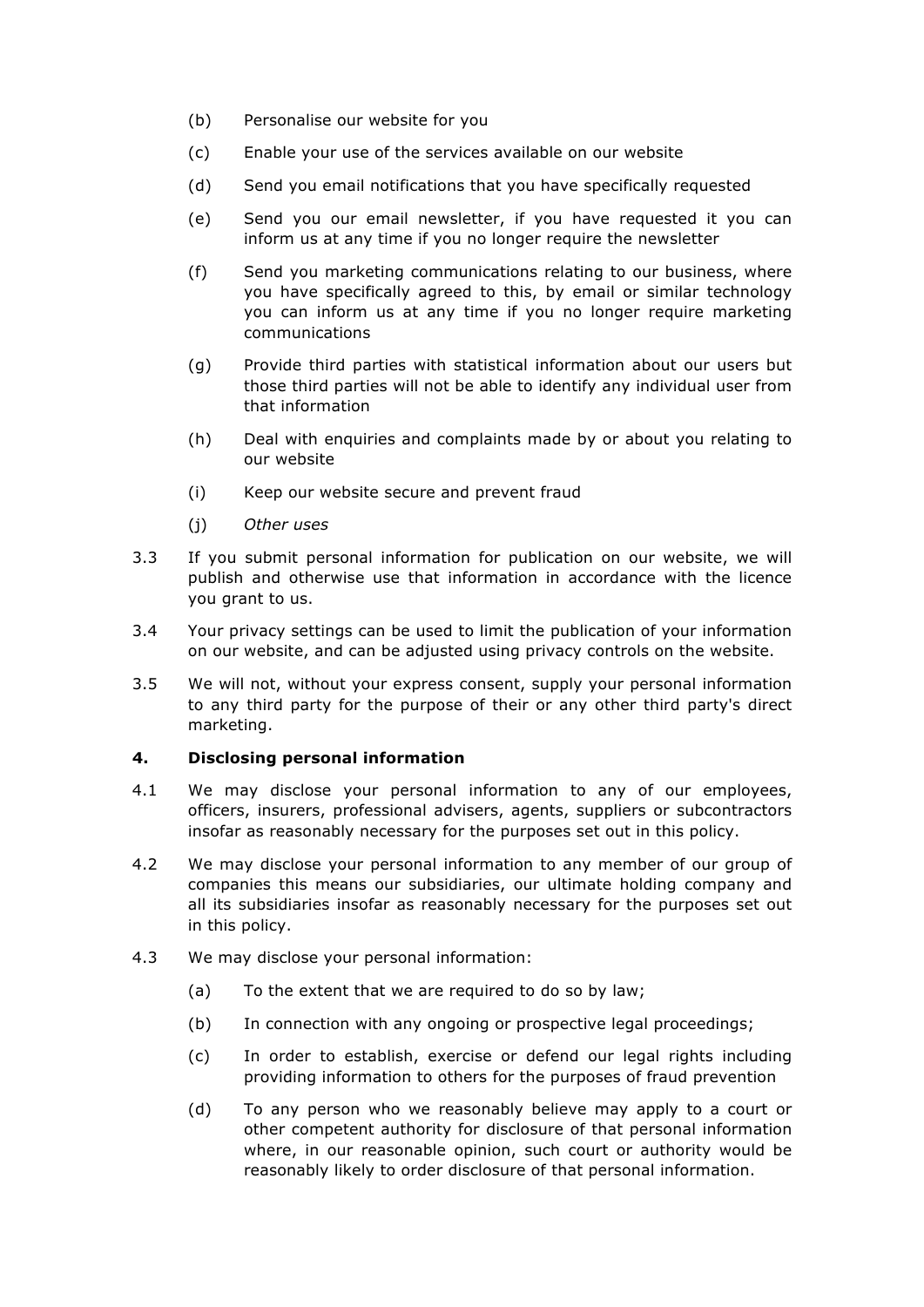4.4 Except as provided in this policy, we will not provide your personal information to third parties.

### **5. International data transfers**

- 5.1 Information that we collect may be stored and processed in and transferred between any of the countries in which we operate in order to enable us to use the information in accordance with this policy.
- 5.2 Information that we collect may be transferred to the following countries which do not have data protection laws equivalent to those in force in the European Economic Area: the United States of America
- 5.3 Personal information that you publish on our website or submit for publication on our website may be available, via the internet, around the world. We cannot prevent the use or misuse of such information by others.
- 5.4 You expressly agree to the transfers of personal information described in this Section 5.

# **6. Retaining personal information**

- 6.1 This Section 6 sets out our data retention policies and procedure, which are designed to help ensure that we comply with our legal obligations in relation to the retention and deletion of personal information.
- 6.2 Personal information that we process for any purpose or purposes shall not be kept for longer than is necessary for that purpose or those purposes.
- 6.3 Notwithstanding the other provisions of this Section 6, we will retain documents (including electronic documents) containing personal data:
	- (a) To the extent that we are required to do so by law;
	- (b) If we believe that the documents may be relevant to any ongoing or prospective legal proceedings; and
	- (c) In order to establish, exercise or defend our legal rights (including providing information to others for the purposes of fraud prevention and reducing credit risk).

#### **7. Security of personal information**

- 7.1 We will take reasonable technical and organisational precautions to prevent the loss, misuse or alteration of your personal information.
- 7.2 We will store all the personal information you provide on our secure password- and firewall-protected servers.
- 7.3 All electronic financial transactions entered into through our website will be protected by encryption technology.
- 7.4 You acknowledge that the transmission of information over the internet is inherently insecure, and we cannot guarantee the security of data sent over the internet.
- 7.5 You are responsible for keeping the password you use for accessing our website confidential; we will not ask you for your password except when you log in to our website.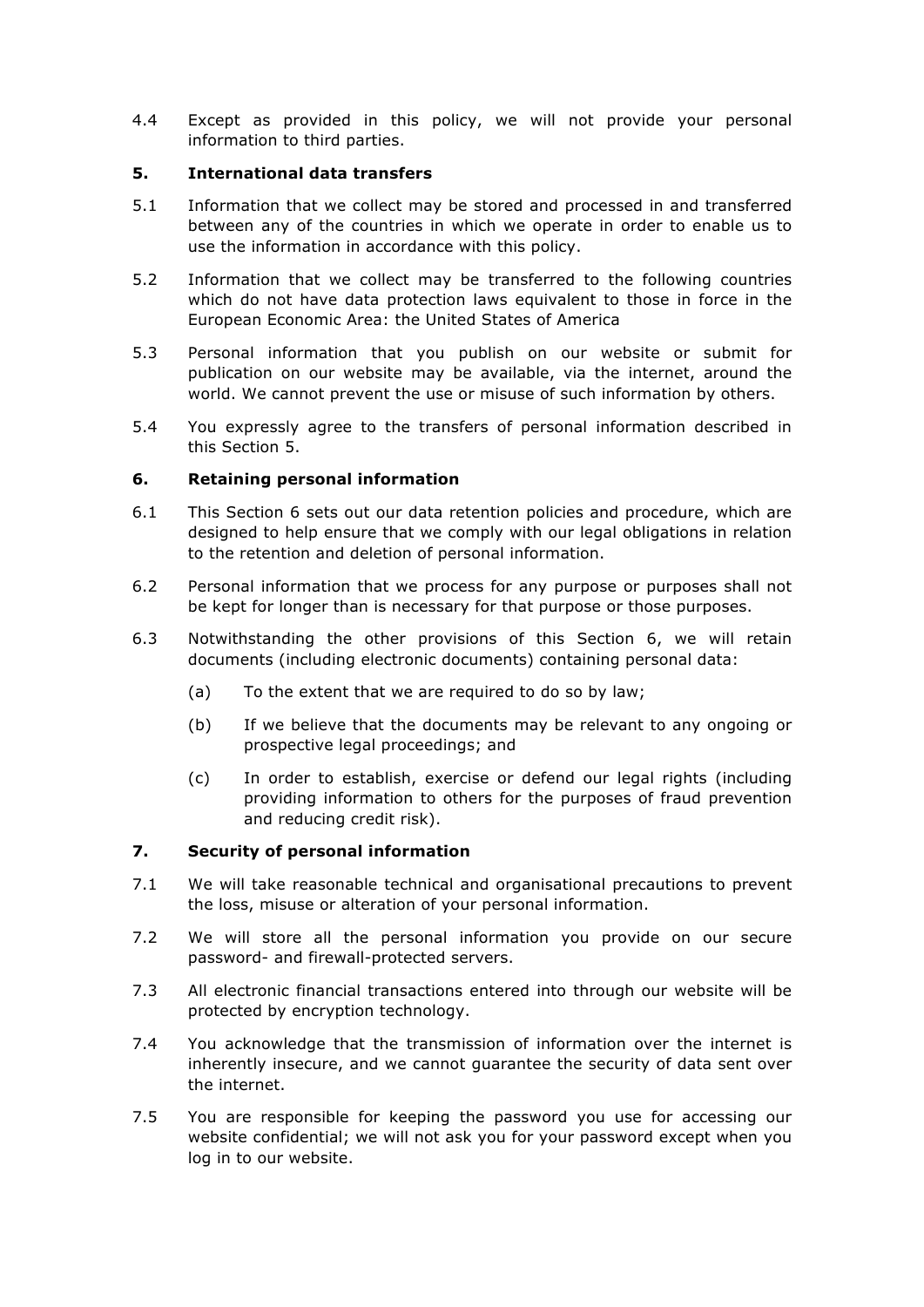# **8. Amendments**

- 8.1 We may update this policy from time to time by publishing a new version on our website.
- 8.2 You should check this page occasionally to ensure you are happy with any changes to this policy.
- 8.3 We may notify you of changes to this policy by email

# **9. Your rights**

- 9.1 You may instruct us to provide you with any personal information we hold about you; provision of such information will be subject to:
	- (a) The supply of appropriate evidence of your identity for this purpose, we will usually accept a photocopy of your passport certified by a solicitor or bank plus an original copy of a utility bill showing your current address.
- 9.2 We may withhold personal information that you request to the extent permitted by law.
- 9.3 You may instruct us at any time not to process your personal information for marketing purposes.
- 9.4 In practice, you will usually either expressly agree in advance to our use of your personal information for marketing purposes, or we will provide you with an opportunity to opt out of the use of your personal information for marketing purposes.

#### **10. Third party websites**

- 10.1 Our website includes hyperlinks to, and details of, third party websites.
- 10.2 We have no control over, and are not responsible for, the privacy policies and practices of third parties.

# **11. Updating information**

11.1 Please let us know if the personal information that we hold about you needs to be corrected or updated.

#### **12. About cookies**

- 12.1 A cookie is a file containing an identifier a string of letters and numbers that is sent by a web server to a web browser and is stored by the browser. The identifier is then sent back to the server each time the browser requests a page from the server.
- 12.2 Cookies may be either "persistent" cookies or "session" cookies: a persistent cookie will be stored by a web browser and will remain valid until its set expiry date, unless deleted by the user before the expiry date; a session cookie, on the other hand, will expire at the end of the user session, when the web browser is closed.
- 12.3 Cookies do not typically contain any information that personally identifies a user, but personal information that we store about you may be linked to the information stored in and obtained from cookies.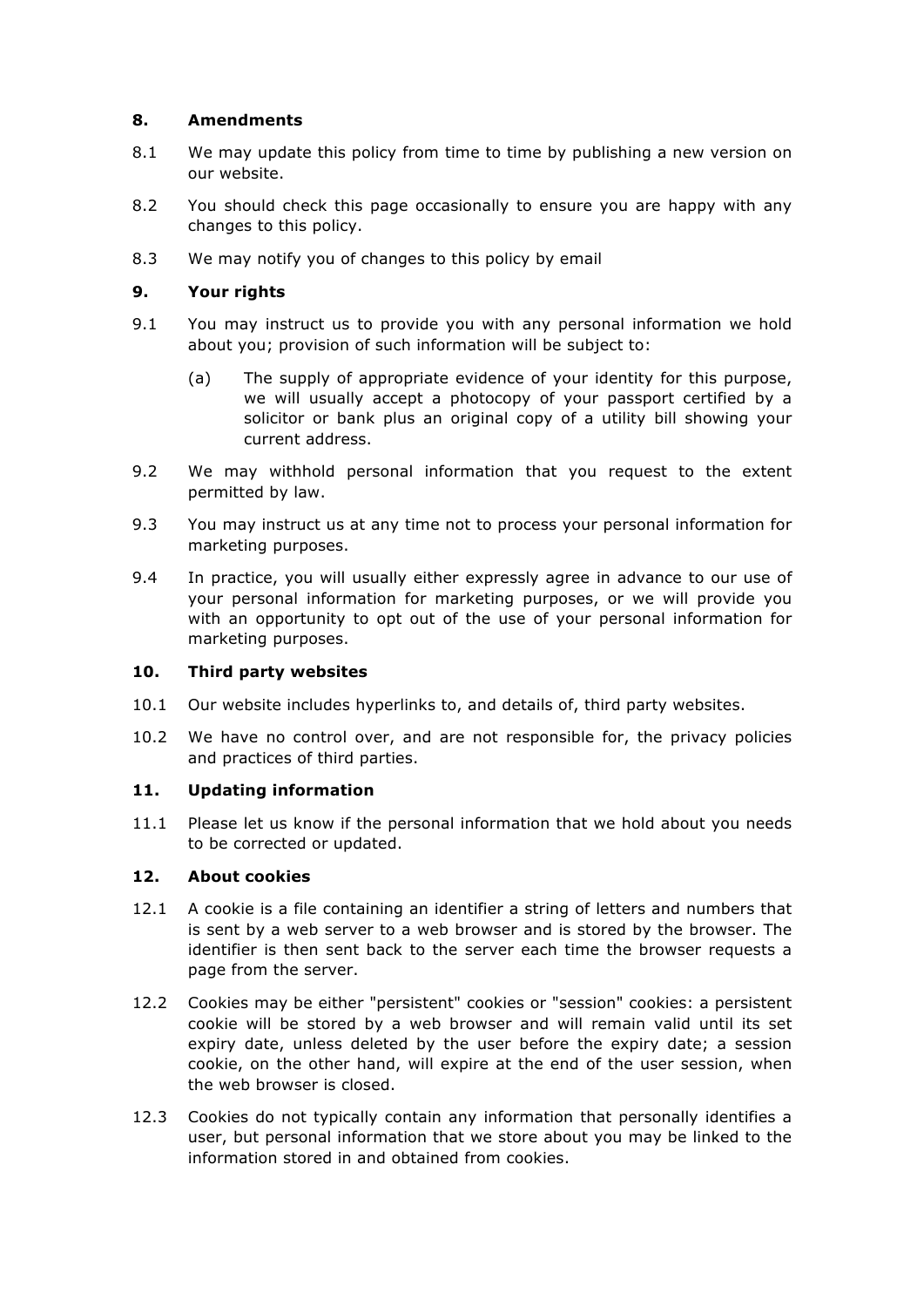12.4 Cookies can be used by web servers to identify and track users as they navigate different pages on a website and identify users returning to a website.

### **13. Our cookies**

- 13.1 We use both session and persistent cookies on our website.
- 13.2 The names of the cookies that we use on our website, and the purposes for which they are used, are set out below:
	- (a) We use *cookies* on our website to recognise a computer when a user visits the website, track users as they navigate the website, improve the website's usability, analyse the use of the website, administer the website, prevent fraud and improve the security of the website, personalise the website for each user.

### **14. Analytics cookies**

- 14.1 We use Google Analytics Universal to analyse the use of our website.
- 14.2 Our analytics service provider generates statistical and other information about website use by means of cookies.
- 14.3 The information generated relating to our website is used to create reports about the use of our website.
- 14.4 Data gathered from our website by Google Analytics Universal may be shared with Google to help improve Google's products and services.
- 14.5 Our analytics service provider's privacy policy is available at: http://www.google.com/policies/privacy.

# **15. Blocking cookies**

- 16.1 Most browsers allow you to refuse to accept cookies; for example:
	- (a) in Internet Explorer you can block cookies using the cookie handling override settings available by clicking "Tools", "Internet Options", "Privacy" and then "Advanced";
	- (b) in Firefox you can block all cookies by clicking "Tools", "Options", "Privacy", selecting "Use custom settings for history" from the dropdown menu, and unticking "Accept cookies from sites"; and
	- (c) in Chrome, you can block all cookies by accessing the "Customise and control" menu, and clicking "Settings", "Show advanced settings" and "Content settings", and then selecting "Block sites from setting any data" under the "Cookies" heading.
- 16.2 Blocking all cookies will have a negative impact upon the usability of many websites.
- 16.3 If you block cookies, you will not be able to use all the features on our website.

#### **17. Deleting cookies**

17.1 You can delete cookies already stored on your computer; for example: